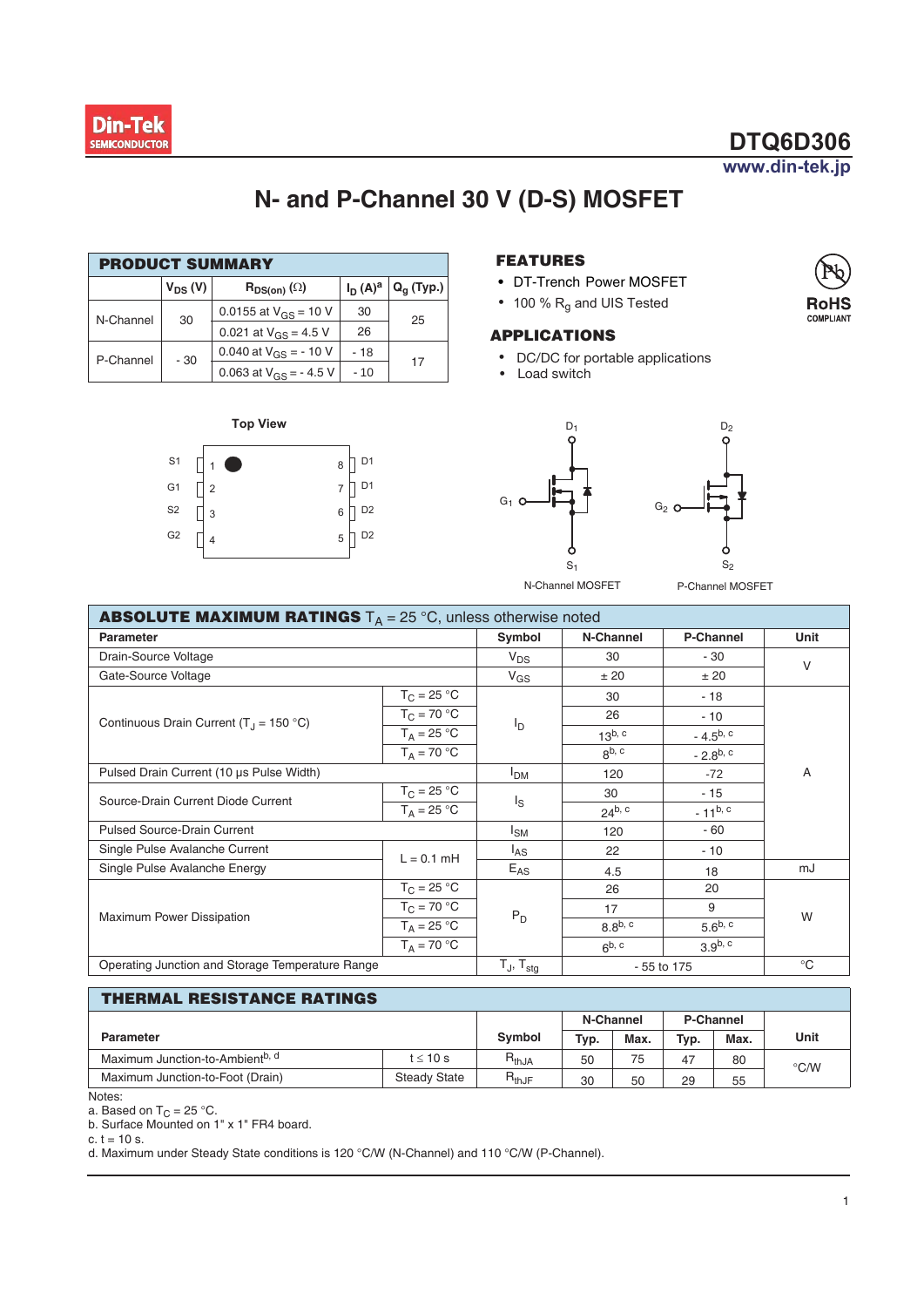# **'74'**

|                                                                                                                                                                                                                                                                                                                                                                                                                                                                                                                                                                |                             |                                                                            |                    |         |                   | www.din-tek.jp              |                        |
|----------------------------------------------------------------------------------------------------------------------------------------------------------------------------------------------------------------------------------------------------------------------------------------------------------------------------------------------------------------------------------------------------------------------------------------------------------------------------------------------------------------------------------------------------------------|-----------------------------|----------------------------------------------------------------------------|--------------------|---------|-------------------|-----------------------------|------------------------|
|                                                                                                                                                                                                                                                                                                                                                                                                                                                                                                                                                                |                             |                                                                            |                    |         |                   |                             |                        |
|                                                                                                                                                                                                                                                                                                                                                                                                                                                                                                                                                                | Symbol                      | <b>Test Conditions</b>                                                     |                    | Min.    | Typ. <sup>a</sup> | Max.                        | Unit                   |
|                                                                                                                                                                                                                                                                                                                                                                                                                                                                                                                                                                |                             |                                                                            |                    |         |                   |                             |                        |
|                                                                                                                                                                                                                                                                                                                                                                                                                                                                                                                                                                | $V_{DS}$                    | $V_{GS} = 0$ V, $I_D = 250 \mu A$                                          | N-Ch               | 30      |                   |                             | V                      |
|                                                                                                                                                                                                                                                                                                                                                                                                                                                                                                                                                                |                             | $V_{GS} = 0 V, I_D = -250 \mu A$                                           | $P$ -Ch            | $-30$   |                   |                             |                        |
| <b>SPECIFICATIONS</b> $T_J = 25^\circ \text{C}$ , unless otherwise noted<br>Parameter<br><b>Static</b><br>Drain-Source Breakdown Voltage<br>V <sub>DS</sub> Temperature Coefficient<br>V <sub>GS(th)</sub> Temperature Coefficient<br>Gate Threshold Voltage<br>Gate-Body Leakage<br>Zero Gate Voltage Drain Current<br>On-State Drain Current <sup>b</sup><br>Drain-Source On-State Resistance <sup>b</sup><br>Forward Transconductance <sup>b</sup><br><b>Dynamic<sup>a</sup></b><br>Input Capacitance<br>Output Capacitance<br>Reverse Transfer Capacitance | $\Delta V_{DS}/T_J$         | $I_D = 250 \mu A$                                                          | N-Ch               |         | 40                |                             |                        |
| <b>Din-Tek</b><br><b>SEMICONDUCTOR</b><br><b>Total Gate Charge</b><br>Gate-Source Charge<br>Gate-Drain Charge                                                                                                                                                                                                                                                                                                                                                                                                                                                  |                             | $I_D = -250 \mu A$                                                         | P-Ch               |         | - 40              |                             | $mV$ /°C               |
|                                                                                                                                                                                                                                                                                                                                                                                                                                                                                                                                                                | $\Delta V_{GS(th)}/T_J$     | $I_D = 250 \mu A$                                                          | N-Ch               |         | $-4.1$            |                             |                        |
|                                                                                                                                                                                                                                                                                                                                                                                                                                                                                                                                                                |                             | $I_D$ = - 250 µA                                                           | $P$ -Ch            |         | 5.0               |                             |                        |
|                                                                                                                                                                                                                                                                                                                                                                                                                                                                                                                                                                | $V_{GS(th)}$                | $V_{DS} = V_{GS}$ , $I_D = 250 \mu A$                                      | $N$ -Ch            | 1.0     |                   | 3.0                         | $\vee$                 |
|                                                                                                                                                                                                                                                                                                                                                                                                                                                                                                                                                                |                             | $V_{DS} = V_{GS}, I_D = -250 \mu A$                                        | P-Ch               | $-1.0$  |                   | $-3.0$                      |                        |
|                                                                                                                                                                                                                                                                                                                                                                                                                                                                                                                                                                | l <sub>GSS</sub>            | $V_{DS} = 0$ V, $V_{GS} = \pm 20$ V<br>$V_{DS} = 0$ V, $V_{GS} = \pm 20$ V | N-Ch               |         |                   | ± 100                       | nA                     |
|                                                                                                                                                                                                                                                                                                                                                                                                                                                                                                                                                                |                             | $V_{DS} = 24 V, V_{GS} = 0 V$                                              | P-Ch<br>N-Ch       |         |                   | $\pm$ 100<br>$\overline{1}$ |                        |
|                                                                                                                                                                                                                                                                                                                                                                                                                                                                                                                                                                | $I_{DSS}$                   | $V_{DS} = -24V, V_{GS} = 0 V$                                              | P-Ch               |         |                   | $-1$                        | μA                     |
|                                                                                                                                                                                                                                                                                                                                                                                                                                                                                                                                                                |                             | $V_{DS} = 24 V, V_{GS} = 0 V, T_J = 55 °C$                                 | N-Ch               |         |                   | 10                          |                        |
|                                                                                                                                                                                                                                                                                                                                                                                                                                                                                                                                                                |                             | $V_{DS} = -24 V, V_{GS} = 0 V, T_J = 55 °C$                                | $P$ -Ch            |         |                   | $-10$                       |                        |
|                                                                                                                                                                                                                                                                                                                                                                                                                                                                                                                                                                | $I_{D(0n)}$                 | $V_{DS}$ = 24 V, $V_{GS}$ = 10 V                                           | N-Ch               | 30      |                   |                             | A                      |
|                                                                                                                                                                                                                                                                                                                                                                                                                                                                                                                                                                |                             | $V_{DS}$ = - 24 V, $V_{GS}$ = - 10 V                                       | $P$ -Ch            | $-15$   |                   |                             |                        |
|                                                                                                                                                                                                                                                                                                                                                                                                                                                                                                                                                                |                             | $V_{GS}$ = 10 V, $I_D$ = 10 A                                              | N-Ch               |         | $0.0155$ 0.019    |                             | $\Omega$               |
|                                                                                                                                                                                                                                                                                                                                                                                                                                                                                                                                                                |                             | $V_{GS}$ = - 10 V, $I_D$ = - 8 A                                           | P-Ch               |         | 0.040             | 0.045                       |                        |
|                                                                                                                                                                                                                                                                                                                                                                                                                                                                                                                                                                | $R_{DS(on)}$                | $V_{GS} = 4.5 V, I_D = 8 A$                                                | N-Ch               |         | 0.021             | 0.026                       |                        |
|                                                                                                                                                                                                                                                                                                                                                                                                                                                                                                                                                                |                             | $V_{GS} = -4.5 V, I_D = 8 A$                                               | P-Ch               |         | $0.063$ 0.072     |                             |                        |
|                                                                                                                                                                                                                                                                                                                                                                                                                                                                                                                                                                |                             | $V_{DS}$ = 24 V, $I_D$ = 10 A                                              | $N$ -Ch            |         | 25                |                             | S                      |
|                                                                                                                                                                                                                                                                                                                                                                                                                                                                                                                                                                | $g_{\mathsf{fs}}$           | $V_{DS}$ = - 24 V, $I_D$ = - 5 A                                           | $P$ -Ch            |         | 21                |                             |                        |
|                                                                                                                                                                                                                                                                                                                                                                                                                                                                                                                                                                |                             |                                                                            |                    |         |                   |                             |                        |
|                                                                                                                                                                                                                                                                                                                                                                                                                                                                                                                                                                | $\mathsf{C}_{\mathsf{iss}}$ | N-Channel                                                                  | N-Ch               |         | 1169              |                             |                        |
|                                                                                                                                                                                                                                                                                                                                                                                                                                                                                                                                                                |                             | $V_{DS}$ = 24 V, $V_{GS}$ = 0 V, f = 1 MHz                                 | $P$ -Ch<br>$N$ -Ch |         | 778               |                             | pF                     |
|                                                                                                                                                                                                                                                                                                                                                                                                                                                                                                                                                                | $\mathrm{C_{oss}}$          |                                                                            | P-Ch               |         | 280<br>223        |                             |                        |
|                                                                                                                                                                                                                                                                                                                                                                                                                                                                                                                                                                |                             | P-Channel<br>$V_{DS}$ = - 24 V, $V_{GS}$ = 0 V, f = 1 MHz                  | N-Ch               |         | 65                |                             |                        |
|                                                                                                                                                                                                                                                                                                                                                                                                                                                                                                                                                                | $\mathsf{C}_{\mathsf{rss}}$ |                                                                            | $P$ -Ch            |         | 52                |                             |                        |
|                                                                                                                                                                                                                                                                                                                                                                                                                                                                                                                                                                |                             | $V_{DS}$ = 24 V, $V_{GS}$ = 10 V, $I_D$ = 10 A                             | N-Ch               |         | 17                | 26                          |                        |
|                                                                                                                                                                                                                                                                                                                                                                                                                                                                                                                                                                | $\mathsf{Q}_{\mathsf{g}}$   | $V_{DS}$ = - 24 V, $V_{GS}$ = - 10 V, $I_D$ = - 10 A                       | $P$ -Ch            |         | 25                | 42                          |                        |
|                                                                                                                                                                                                                                                                                                                                                                                                                                                                                                                                                                |                             | N-Channel                                                                  | $N$ -Ch            |         | 12                | 20                          |                        |
|                                                                                                                                                                                                                                                                                                                                                                                                                                                                                                                                                                |                             | $V_{DS}$ = 24 V, $V_{GS}$ = 4.5 V, $I_D$ = 10 A                            | P-Ch<br>$N$ -Ch    |         | 19                | 25                          | $\mathsf{n}\mathsf{C}$ |
|                                                                                                                                                                                                                                                                                                                                                                                                                                                                                                                                                                | $\mathsf{Q}_{\mathsf{gs}}$  |                                                                            | $P$ -Ch            |         | 3<br>4.1          |                             |                        |
|                                                                                                                                                                                                                                                                                                                                                                                                                                                                                                                                                                |                             | P-Channel<br>$V_{DS}$ = - 24 V, $V_{GS}$ = - 4.5 V, $I_D$ = - 10 A         | N-Ch               |         | 2.3               |                             |                        |
|                                                                                                                                                                                                                                                                                                                                                                                                                                                                                                                                                                | $Q_{gd}$                    |                                                                            | $P$ -Ch            |         | 3.5               |                             |                        |
| Gate Resistance                                                                                                                                                                                                                                                                                                                                                                                                                                                                                                                                                | $R_g$                       | $f = 1$ MHz                                                                | N-Ch               | $0.3\,$ | 1.7               | $3.0\,$                     | Ω                      |
|                                                                                                                                                                                                                                                                                                                                                                                                                                                                                                                                                                |                             |                                                                            | P-Ch               | $1.3$   | 6.5               | 12.8                        |                        |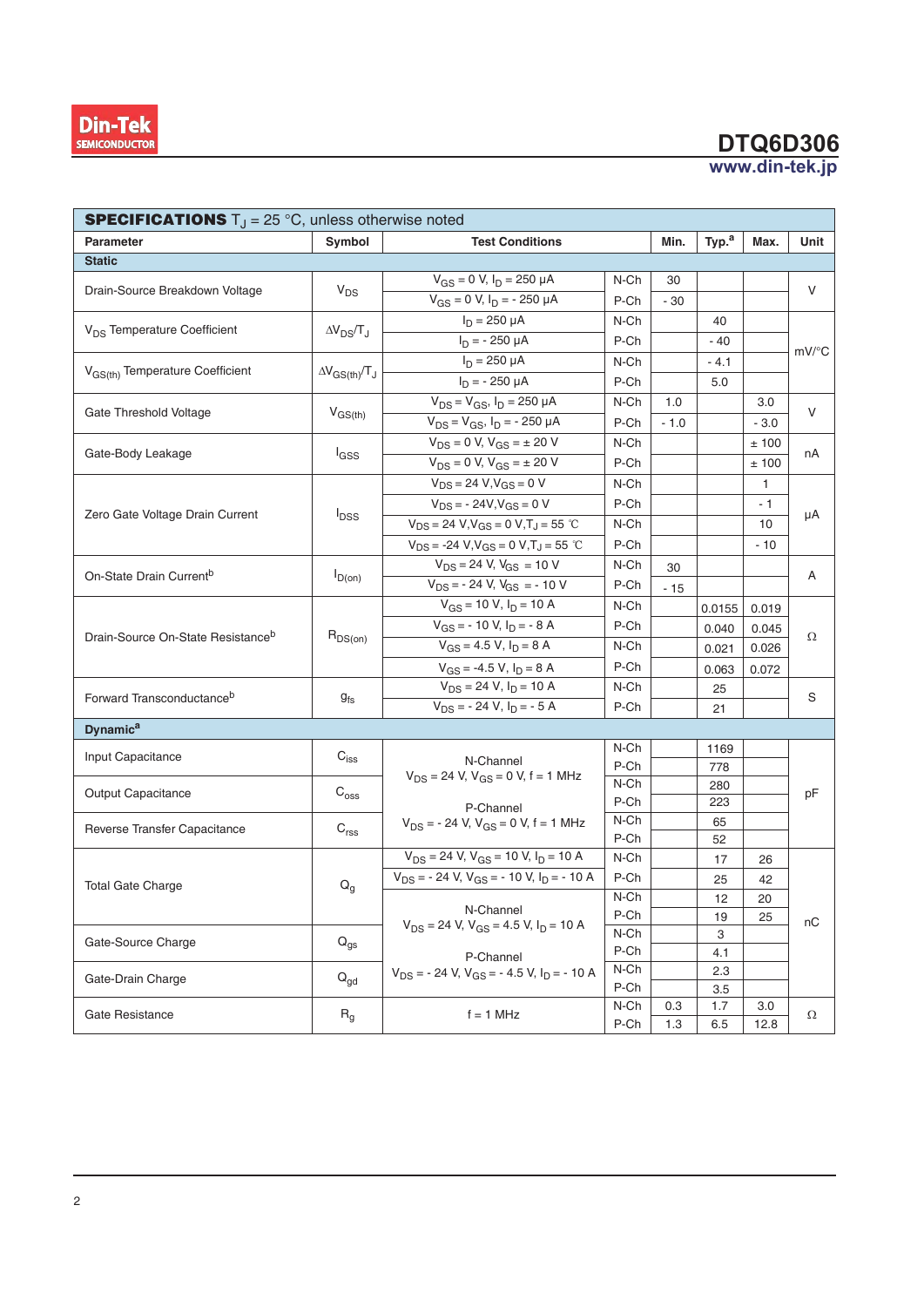

## **DTQ6D306**

www.din-tek.jp

| <b>SPECIFICATIONS</b> $T_J = 25^{\circ}C$ , unless otherwise noted |                     |                                                                    |      |      |                   |        |      |  |  |  |  |
|--------------------------------------------------------------------|---------------------|--------------------------------------------------------------------|------|------|-------------------|--------|------|--|--|--|--|
| <b>Parameter</b>                                                   | Symbol              | <b>Test Conditions</b>                                             |      | Min. | Typ. <sup>a</sup> | Max.   | Unit |  |  |  |  |
| <b>Dynamic<sup>a</sup></b>                                         |                     |                                                                    |      |      |                   |        |      |  |  |  |  |
| Turn-On Delay Time                                                 | $t_{d(on)}$         |                                                                    | N-Ch |      | 11                | 20     |      |  |  |  |  |
|                                                                    |                     | N-Channel<br>$V_{DD} = 24$ V, R <sub>1</sub> = 2 $\Omega$          | P-Ch |      | 10                | 19     |      |  |  |  |  |
| <b>Rise Time</b>                                                   | $t_{r}$             | $I_D \cong 10$ A, $V_{GEN} = 10$ V, $R_q = 1$ $\Omega$             | N-Ch |      | 5                 | 10     | ns   |  |  |  |  |
|                                                                    |                     |                                                                    | P-Ch |      | $\overline{7}$    | 15     |      |  |  |  |  |
| Turn-Off Delay Time                                                | $t_{d(\text{off})}$ | P-Channel                                                          | N-Ch |      | 23                | 39     |      |  |  |  |  |
|                                                                    |                     | $V_{DD}$ = - 24 V, R <sub>1</sub> = 2 $\Omega$                     | P-Ch |      | 45                | 90     |      |  |  |  |  |
| Fall Time                                                          | $t_f$               | $I_D \approx -10 A$ , $V_{GEN} = -10 V$ , $R_q = 1 \Omega$         | N-Ch |      | 9                 | 18     |      |  |  |  |  |
|                                                                    |                     |                                                                    | P-Ch |      | 15                | 28     |      |  |  |  |  |
| Turn-On Delay Time                                                 | $t_{d(on)}$         | N-Channel                                                          | N-Ch |      | 14                | 28     |      |  |  |  |  |
|                                                                    |                     | $V_{DD} = 24$ V, R <sub>1</sub> = 2 $\Omega$                       | P-Ch |      | 35                | 70     |      |  |  |  |  |
| <b>Rise Time</b>                                                   | $t_{r}$             | $I_D \cong 10$ A, $V_{GEN} = 4.5$ V, $R_q = 1$ $\Omega$            | N-Ch |      | 10                | 22     |      |  |  |  |  |
|                                                                    |                     |                                                                    | P-Ch |      | 42                | 75     |      |  |  |  |  |
| Turn-Off Delay Time                                                | $t_{d(\text{off})}$ | P-Channel                                                          | N-Ch |      | 25                | 47     |      |  |  |  |  |
|                                                                    |                     | $V_{DD}$ = - 24 V, R <sub>1</sub> = 2 $\Omega$                     | P-Ch |      | 40                | 78     |      |  |  |  |  |
| Fall Time                                                          | $t_f$               | $I_D \approx -10 A$ , $V_{GEN} = -4.5 V$ , $R_q = 1 \Omega$        | N-Ch |      | 13                | 26     |      |  |  |  |  |
|                                                                    |                     |                                                                    | P-Ch |      | 15                | 30     |      |  |  |  |  |
| <b>Drain-Source Body Diode Characteristics</b>                     |                     |                                                                    |      |      |                   |        |      |  |  |  |  |
| Continuous Source-Drain Diode Current                              | $\lg$               | $T_C = 25 °C$                                                      | N-Ch |      |                   | 30     | Α    |  |  |  |  |
|                                                                    |                     |                                                                    | P-Ch |      |                   | $-18$  |      |  |  |  |  |
| Pulse Diode Forward Current <sup>a</sup>                           | $I_{SM}$            |                                                                    | N-Ch |      |                   | 120    |      |  |  |  |  |
|                                                                    |                     |                                                                    | P-Ch |      |                   | $-72$  |      |  |  |  |  |
| <b>Body Diode Voltage</b>                                          | $V_{SD}$            | $I_S = 2 A$                                                        | N-Ch |      | 0.75              | 1.2    | V    |  |  |  |  |
|                                                                    |                     | $I_S = -2A$                                                        | P-Ch |      | $-0.8$            | $-1.2$ |      |  |  |  |  |
| Body Diode Reverse Recovery Time                                   | $t_{rr}$            |                                                                    | N-Ch |      | 18                | 35     | ns   |  |  |  |  |
|                                                                    |                     |                                                                    | P-Ch |      | 35                | 60     |      |  |  |  |  |
| Body Diode Reverse Recovery Charge                                 | $Q_{rr}$            | N-Channel<br>$I_F = 5$ A, dl/dt = 100 A/µs, T <sub>J</sub> = 25 °C | N-Ch |      | 15                | 25     | nС   |  |  |  |  |
|                                                                    |                     |                                                                    | P-Ch |      | 27                | 52     |      |  |  |  |  |
| Reverse Recovery Fall Time                                         |                     | P-Channel                                                          | N-Ch |      | 10                |        |      |  |  |  |  |
|                                                                    | $t_{a}$             | $I_F = -5$ A, dl/dt = -100 A/µs, T <sub>J</sub> = 25 °C            | P-Ch |      | 15                |        | ns   |  |  |  |  |
| Reverse Recovery Rise Time                                         |                     |                                                                    |      |      | $\overline{7}$    |        |      |  |  |  |  |
|                                                                    | $t_{b}$             |                                                                    | P-Ch |      | 15                |        |      |  |  |  |  |

Notes:

a. Guaranteed by design, not subject to production testing.

b. Pulse test; pulse width  $\leq 300$  μs, duty cycle  $\leq 2$  %.

Stresses beyond those listed under "Absolute Maximum Ratings" may cause permanent damage to the device. These are stress ratings only, and functional operation<br>of the device at these or any other conditions beyond those in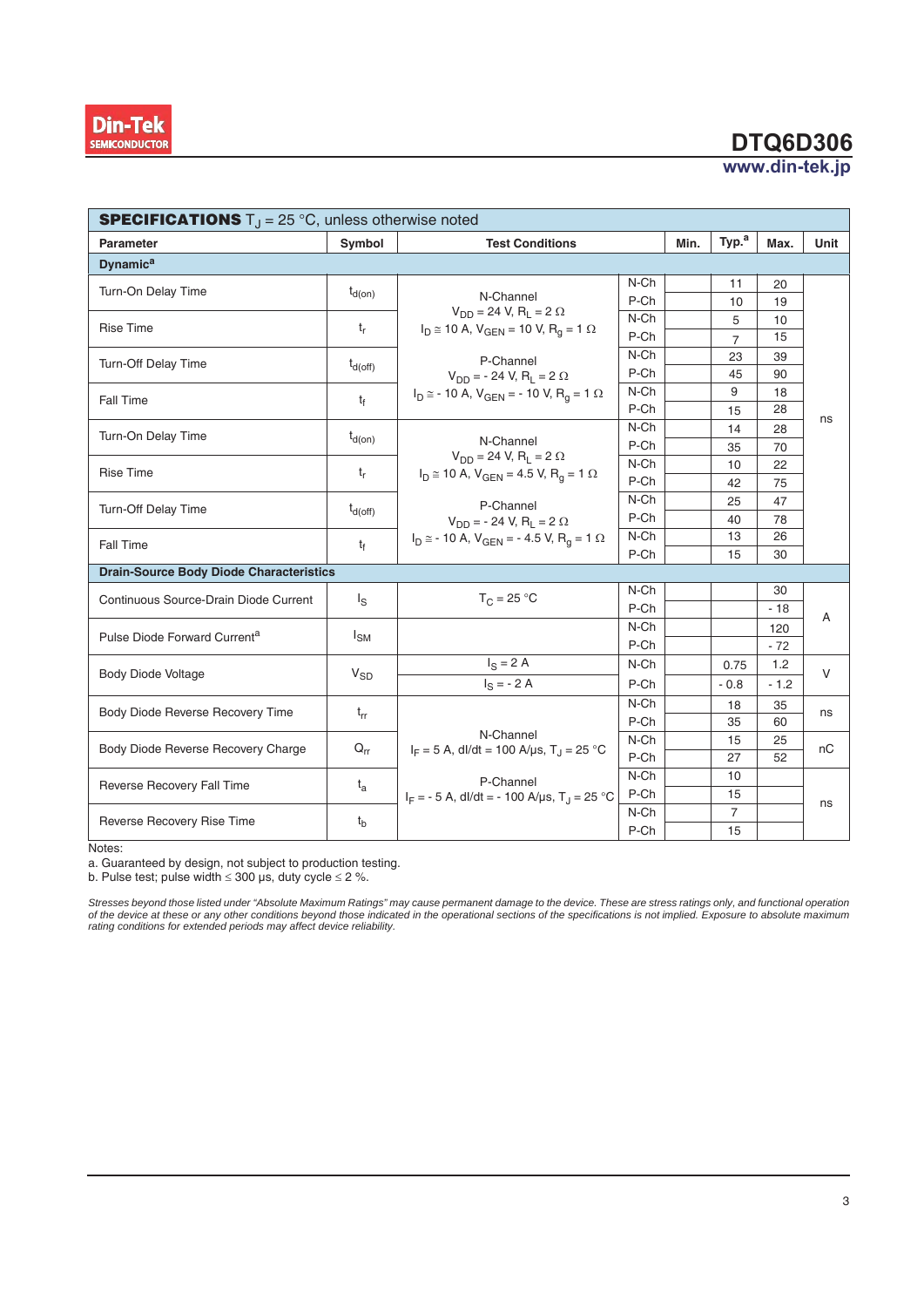

 $-55 °C$  $T_C =$ 

 $3.0$ 

 $2.4$ 

 $T_C = 25 °C$ 

 $T_C = 125 °C$ 

 $\mathsf{C}_{\mathsf{iss}}$ 

 $\mathrm{C}_{\mathrm{oss}}$ 

 $16$ 

24

V<sub>DS</sub> - Drain-to-Source Voltage (V)

Capacitance

32

 $V_{GS}$  = 10 V

 $V_{GS} = 4.5 V$ 

125 150

40

 $\,8\,$ 

 $\mathsf{O}\xspace$ 

25

50

T<sub>J</sub> - Junction Temperature (°C)

75

100

 $1.2$ 

 $1.8$ 

V<sub>GS</sub> - Gate-to-Source Voltage (V)

**Transfer Characteristics** 

 $0.6$ 



#### N-CHANNEL TYPICAL CHARACTERISTICS 25 °C, unless otherwise noted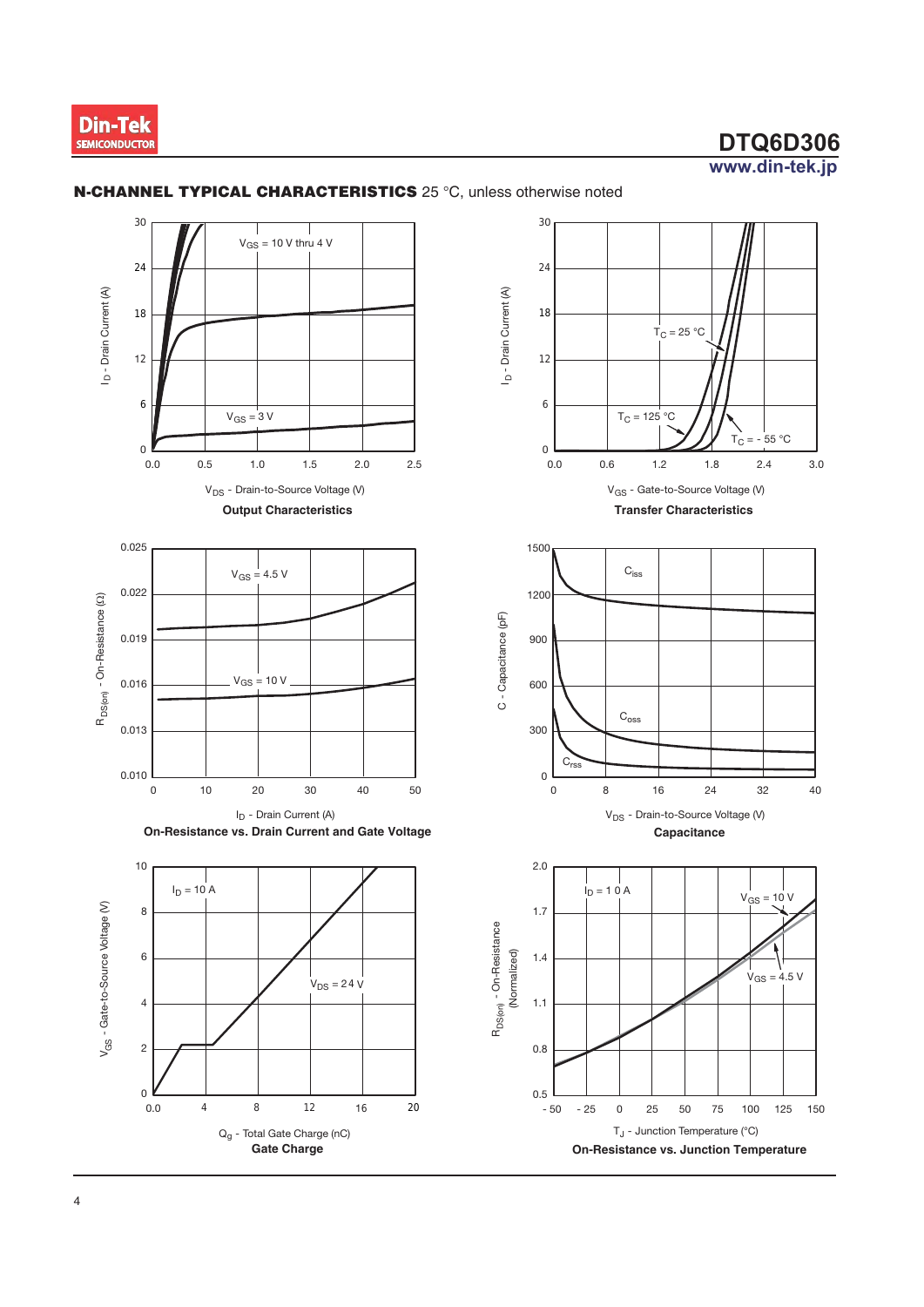

۰c

 $\,$  8  $\,$  $\boldsymbol{9}$  $10$ 

 $\circ$ C

 $10$ 



#### N-CHANNEL TYPICAL CHARACTERISTICS 25 °C, unless otherwise noted

V<sub>DS</sub> - Drain-to-Source Voltage (V) \*  $V_{GS}$  > minimum  $V_{GS}$  at which  $R_{DS(0n)}$  is specifie Safe Operating Area, Junction-to-Ambient

 $\mathbf{1}$ 

 $10$ 

100

 $0.01$ 

 $0.1$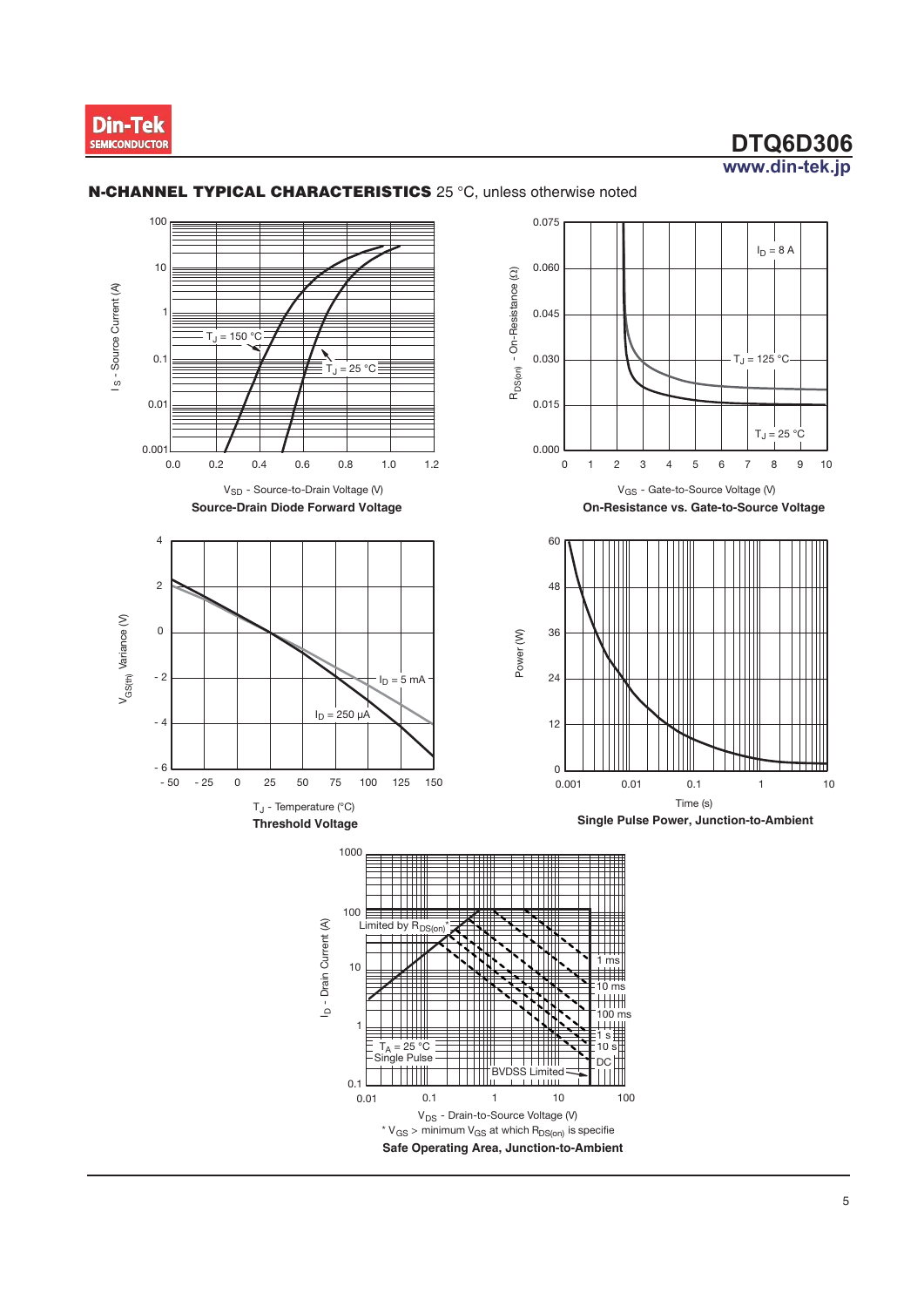





\* The power dissipation P<sub>D</sub> is based on T<sub>J(max)</sub> = 150 °C, using junction-to-case thermal resistance, and is more useful in settling the upper dissipation limit for cases where additional heatsinking is used. It is used to determine the current rating, when this rating falls below the package limit.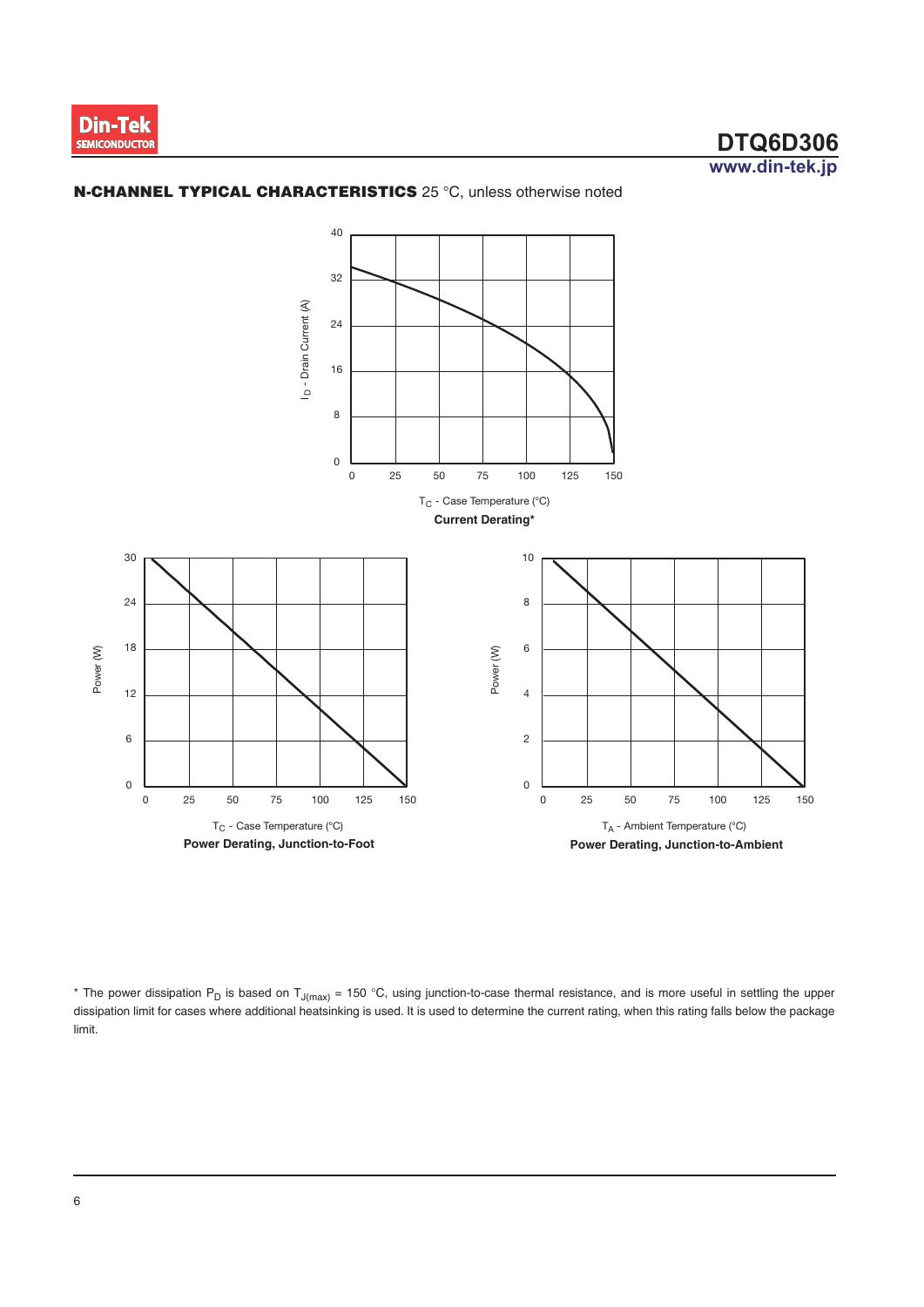



#### N-CHANNEL TYPICAL CHARACTERISTICS 25 °C, unless otherwise noted

Normalized Thermal Transient Impedance, Junction-to-Foot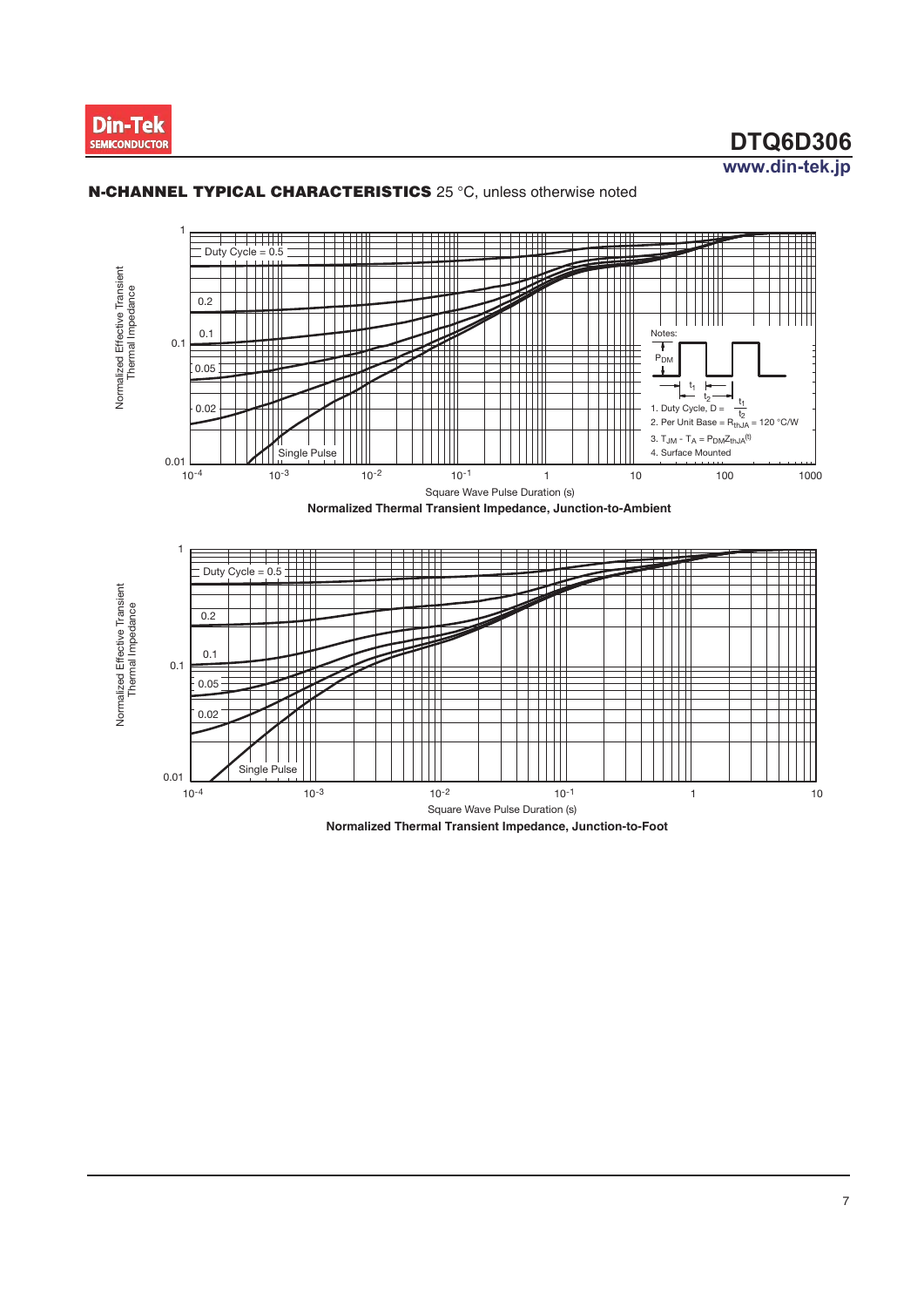

 $\overline{3}$ 

 $\overline{4}$ 

 $C_{\text{iss}}$ 

 $\overline{C}_{\mathrm{oss}}$ 

 $V_{GS} = -10 V$ 

32

 $V_{GS} = -4.5 V$ 

 $\frac{100}{100}$ 

125

150

75

40

 $24$ 

 $\overline{5}$ 



#### P-CHANNEL TYPICAL CHARACTERISTICS 25 °C, unless otherwise noted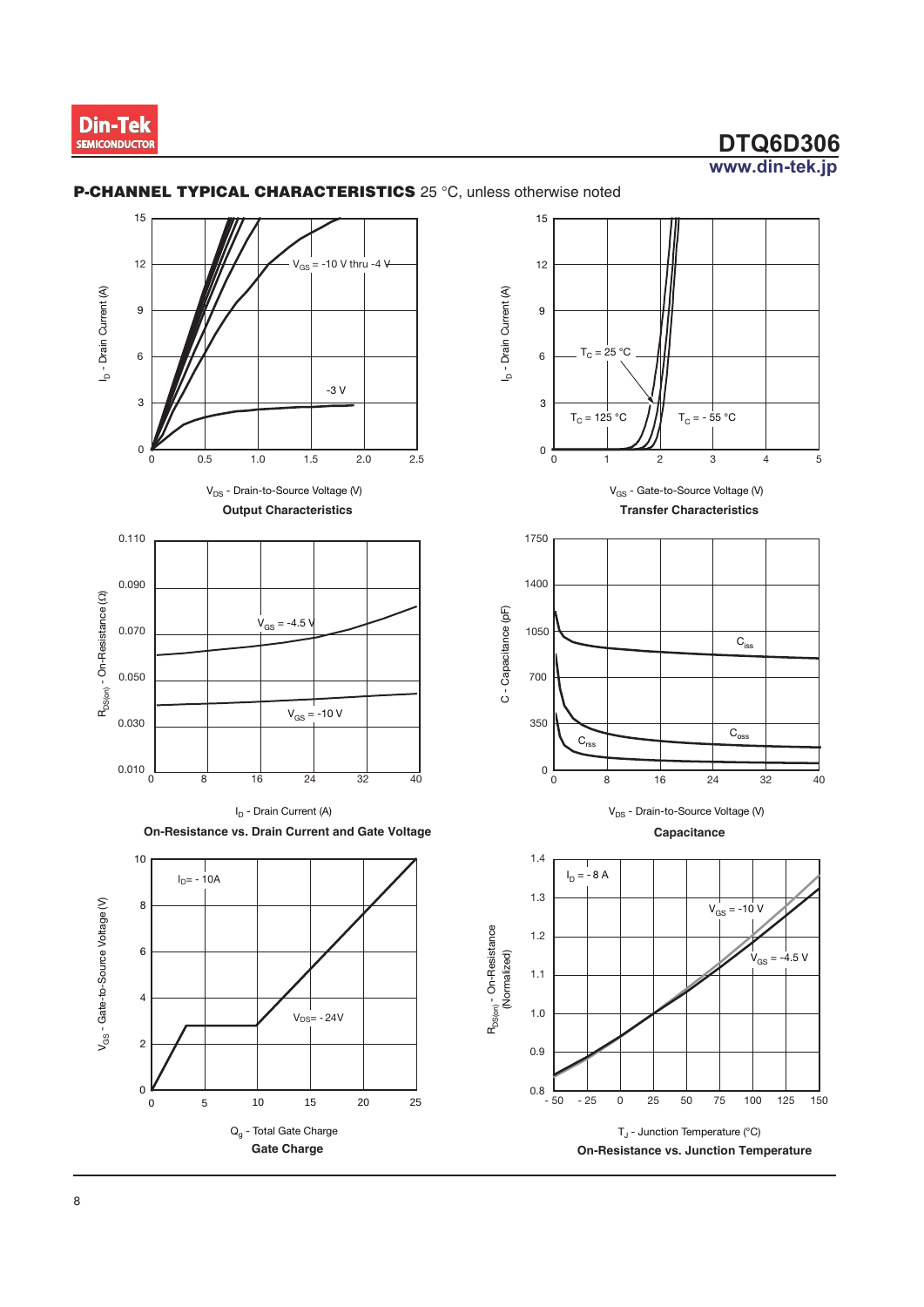



#### **P-CHANNEL TYPICAL CHARACTERISTICS** 25 °C, unless otherwise noted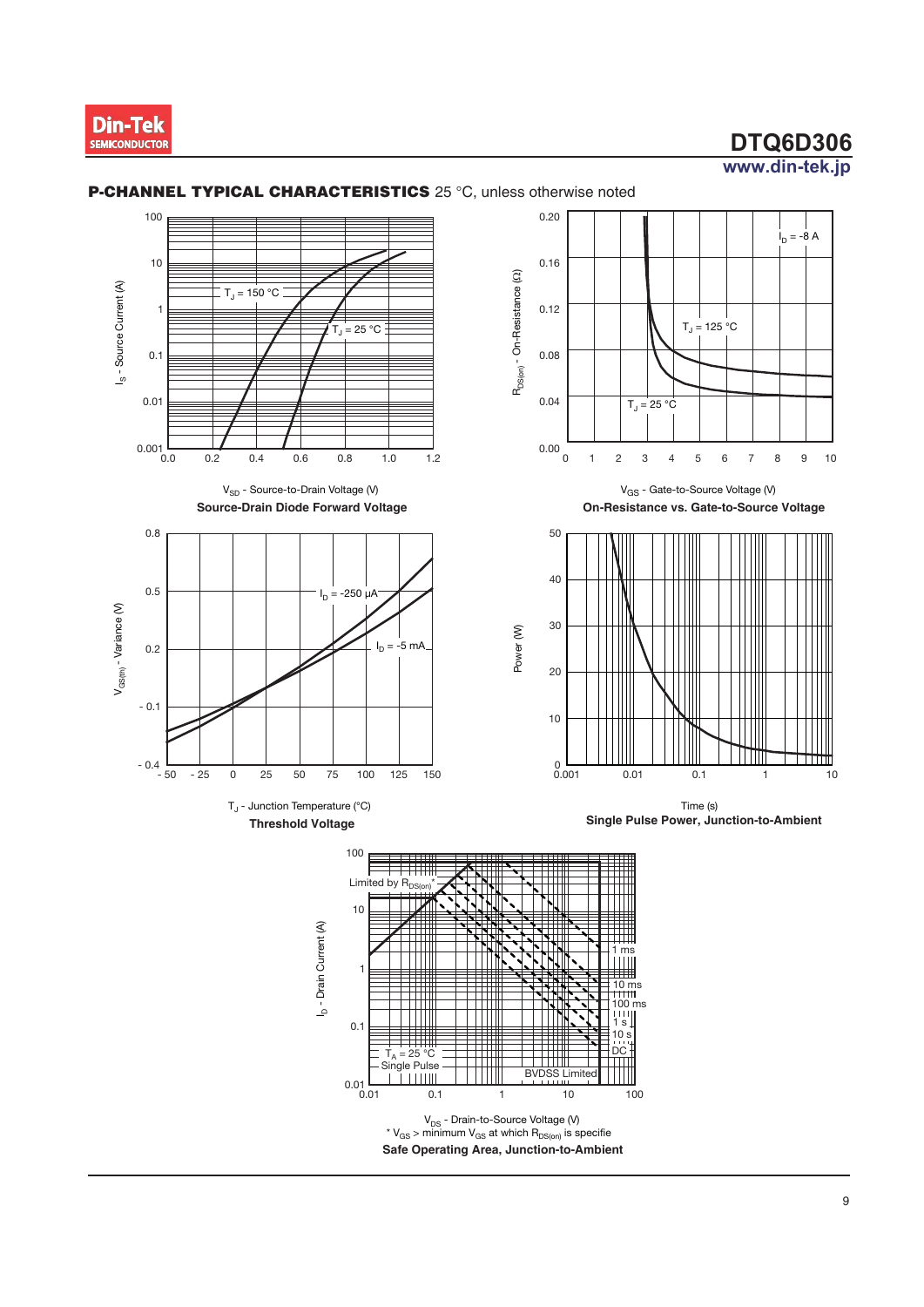





\* The power dissipation P<sub>D</sub> is based on T<sub>J(max)</sub> = 150 °C, using junction-to-case thermal resistance, and is more useful in settling the upper dissipation limit for cases where additional heatsinking is used. It is used to determine the current rating, when this rating falls below the package limit.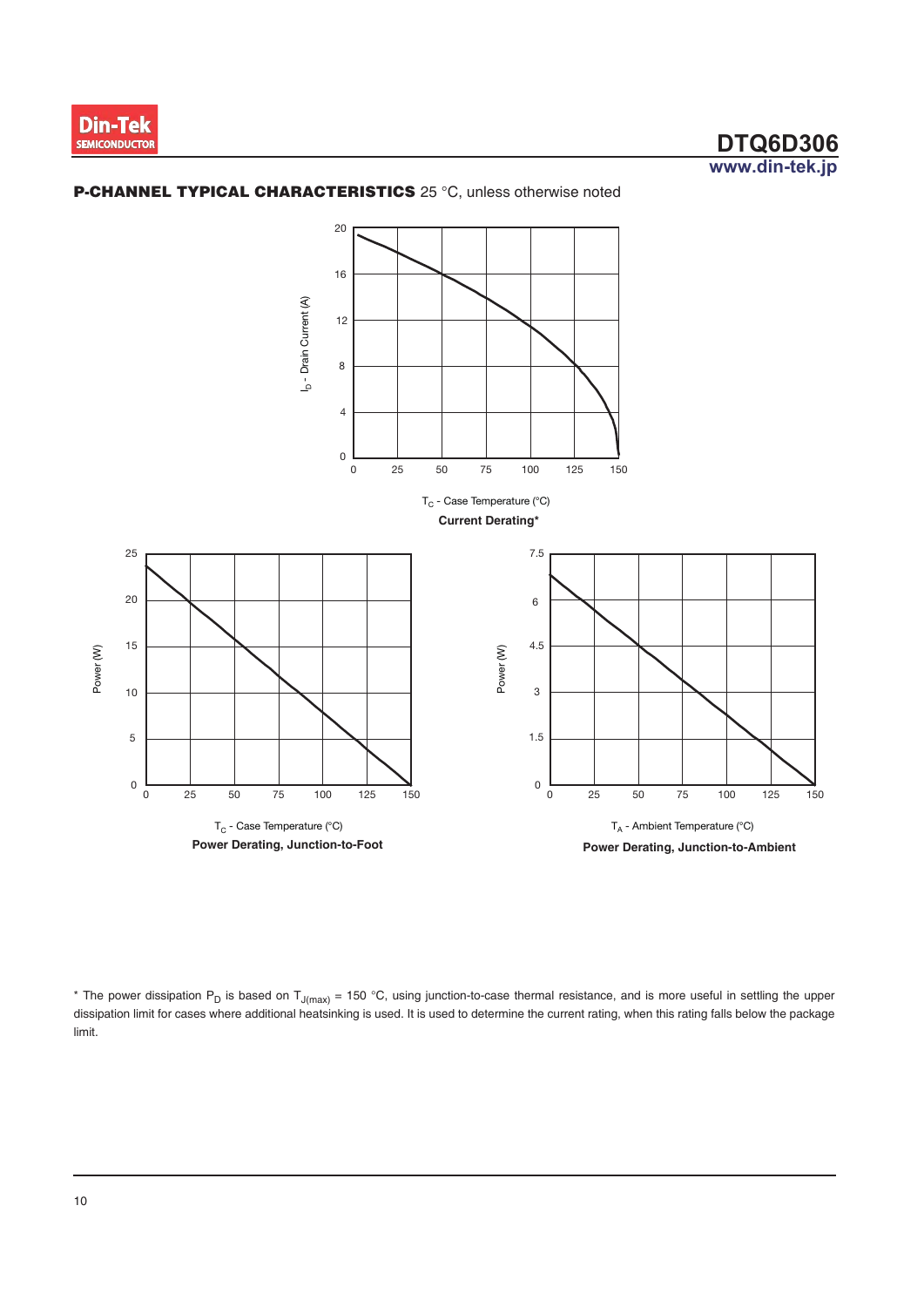



#### **P-CHANNEL TYPICAL CHARACTERISTICS** 25 °C, unless otherwise noted

Square Wave Pulse Duration (s) Normalized Thermal Transient Impedance, Junction-to-Ambient



Square Wave Pulse Duration (s) Normalized Thermal Transient Impedance, Junction-to-Foot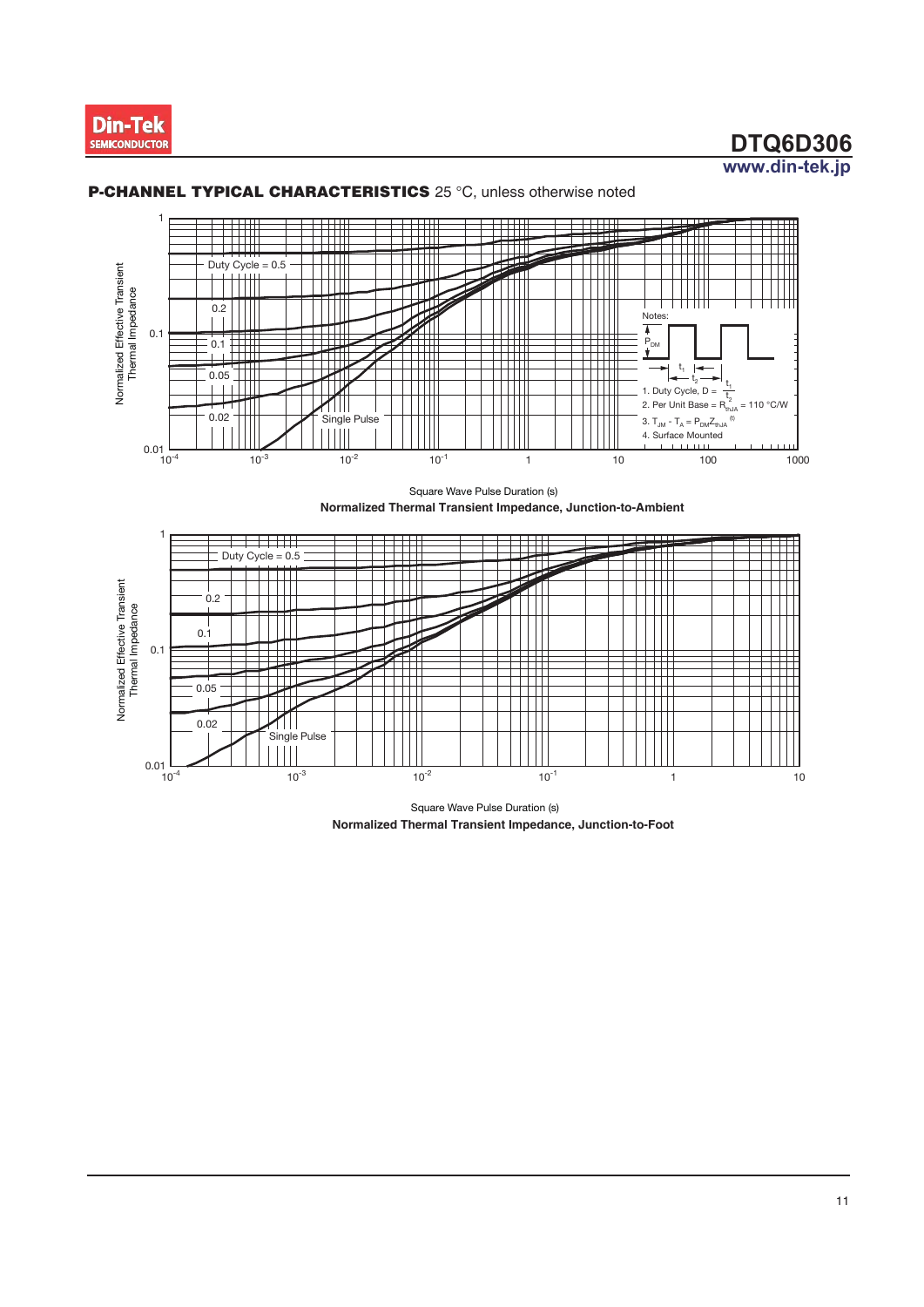

www.din-tek.jp

## $DFN5 \times 6 - 8L - B$  PACKAGE OUTLINE DIMENSIONS